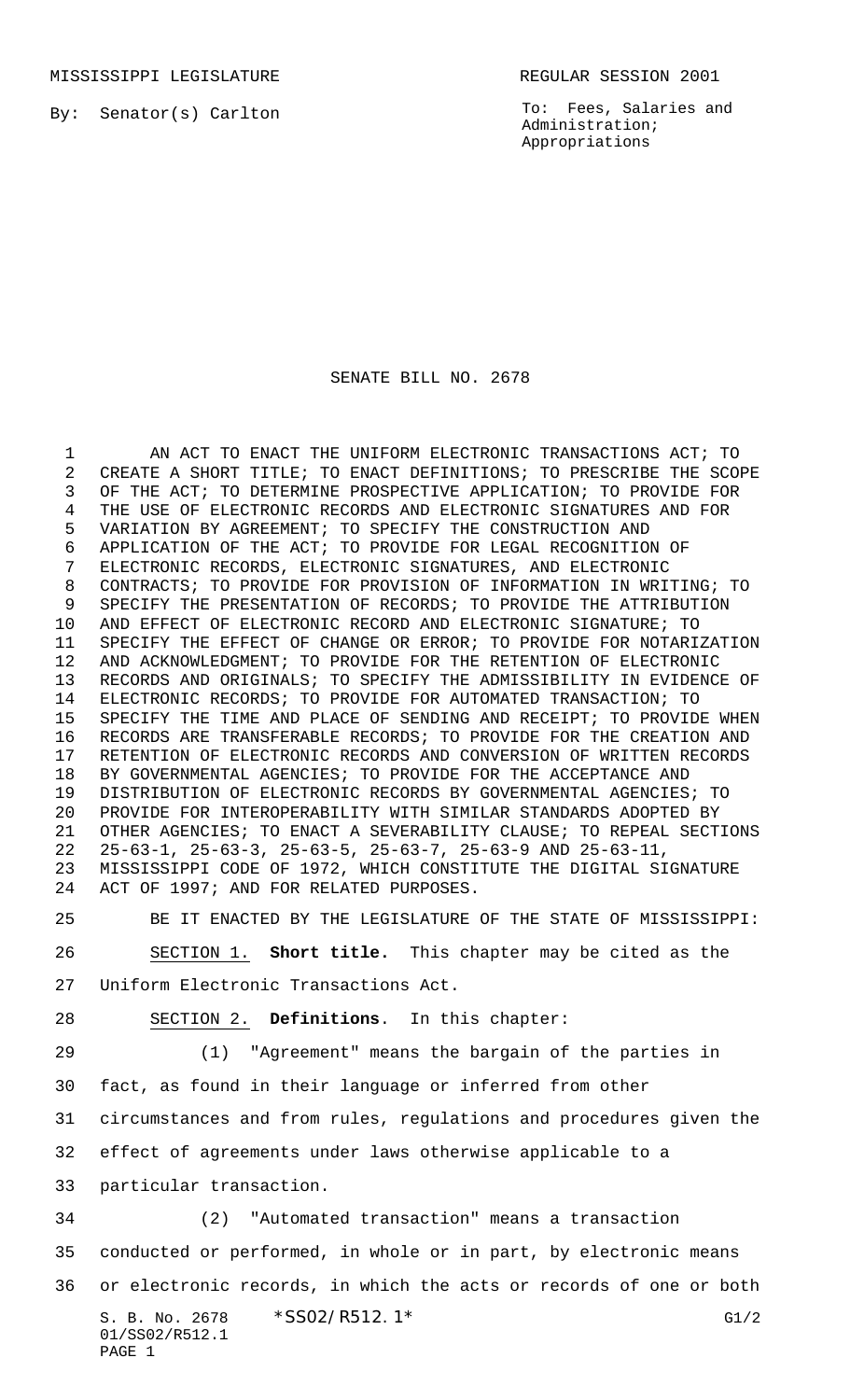parties are not reviewed by an individual in the ordinary course in forming a contract, performing under an existing contract, or fulfilling an obligation required by the transaction.

 (3) "Computer program" means a set of statements or instructions to be used directly or indirectly in an information processing system in order to bring about a certain result.

 (4) "Contract" means the total legal obligation resulting from the parties' agreement as affected by this chapter and other applicable law.

 (5) "Electronic" means relating to technology having electrical, digital, magnetic, wireless, optical, electromagnetic, or similar capabilities.

 (6) "Electronic agent" means a computer program or an electronic or other automated means used independently to initiate an action or respond to electronic records or performances in whole or in part, without review or action by an individual.

 (7) "Electronic record" means a record created, generated, sent, communicated, received, or stored by electronic means.

 (8) "Electronic signature" means an electronic sound, symbol, or process attached to or logically associated with a record and executed or adopted by a person with the intent to sign the record.

 (9) "Governmental agency" means an executive, legislative, or judicial agency, department, board, commission, authority, institution, or instrumentality of the federal government or of a state or of a county, municipality, or other political subdivision of a state.

S. B. No. 2678 \* SS02/R512.1\* 01/SS02/R512.1 PAGE 2 (10) "Information" means data, text, images, sounds, codes, computer programs, software, databases, or the like. (11) "Information processing system" means an electronic system for creating, generating, sending, receiving, storing, displaying, or processing information.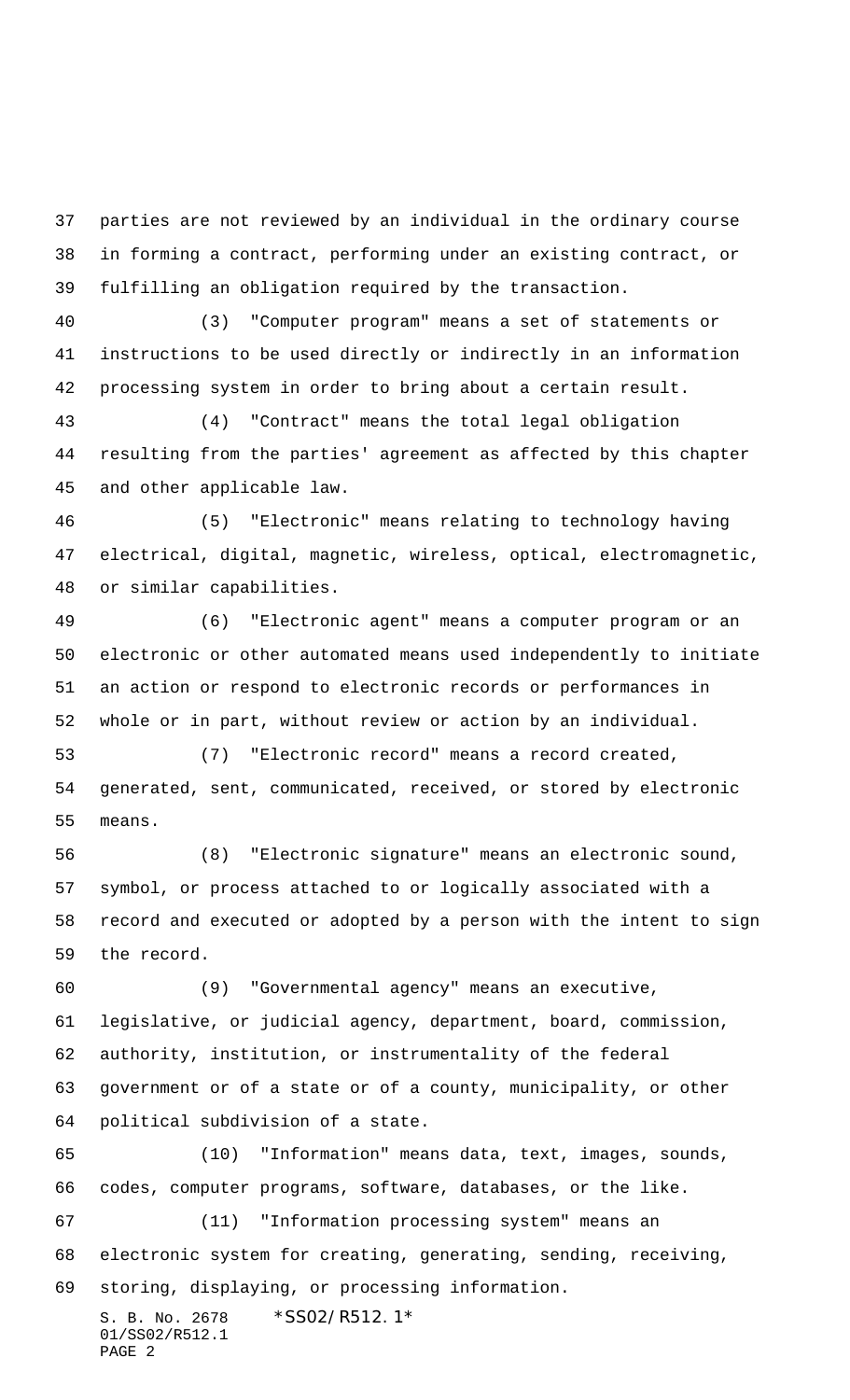(12) "Person" means an individual, corporation, business trust, estate, trust, partnership, limited liability company, association, joint venture, governmental agency, public corporation, or any other legal or commercial entity.

 (13) "Record" means information that is inscribed on a tangible medium or that is stored in an electronic or other medium and is retrievable in perceivable form.

 (14) "Security procedure" means a procedure employed for the purpose of verifying that an electronic signature, record, or performance is that of a specific person or for detecting changes or errors in the information in an electronic record. The term includes a procedure that requires the use of algorithms or other codes, identifying words or numbers, encryption, or callback or other acknowledgment procedures.

 (15) "State" means a state of the United States, the District of Columbia, Puerto Rico, the United States Virgin Islands, or any territory or insular possession subject to the jurisdiction of the United States. The term includes an Indian tribe or band, or Alaskan native village, which is recognized by federal law or formally acknowledged by a state.

 (16) "Transaction" means an action or set of actions occurring between two (2) or more persons relating to the conduct of business, commercial, or governmental affairs.

## SECTION 3. **Scope.**

 (a) Except as otherwise provided in subsection (b), this chapter applies to electronic records and electronic signatures relating to a transaction.

 (b) This chapter does not apply to a transaction to the extent it is governed by:

 (1) A law governing the creation and execution of 100 wills, codicils, or testamentary trusts;

S. B. No. 2678 \*SS02/R512.1\* 01/SS02/R512.1 PAGE 3 (2) The Uniform Commercial Code other than Sections 75-1-107 and 75-1-206, Article 2 [(Section 75-2-101 et. seq.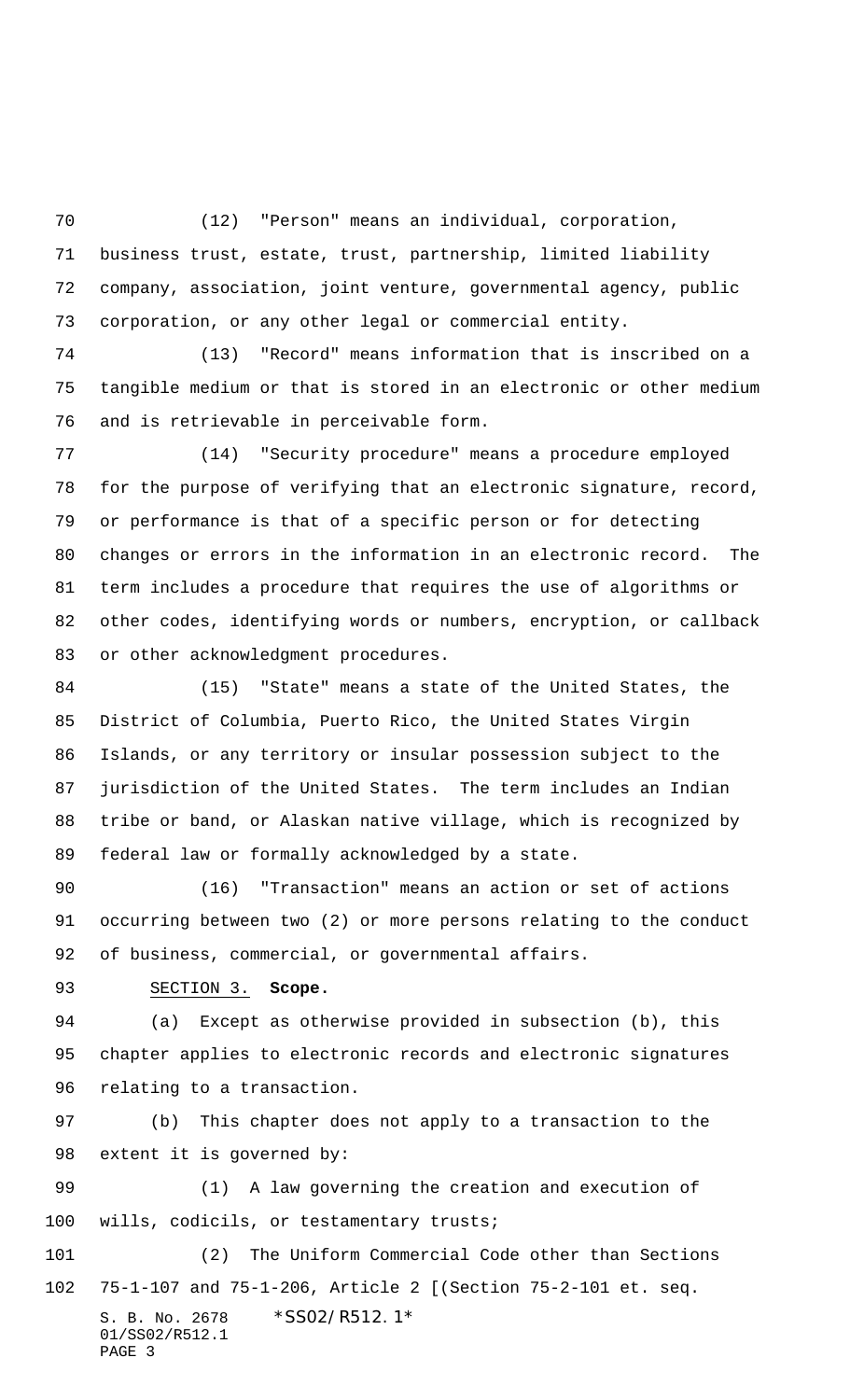(sales))], and Article 2A [(Section 75-2A-101 et. seq. (leases))]; and

 (3) Title 75, Chapter 1 General Provisions, other than Section 75-1-107 Waiver or Renunciation of Claim and Section 75-1-206 Statute of Frauds on Miscellaneous Personal Property.

 (4) A statute, regulation or other rule of law governing adoption, divorce or other matters of family law. The provisions of this chapter shall not apply to court orders or notices, or official court documents (including briefs, pleadings and other writings) required to be executed in connection with court proceedings; any document required to accompany any transportation or handling of hazardous materials, pesticides or other toxic or dangerous materials; or any notice of (a) the cancellation or termination of utility services (including water, heat and power); (b) default, acceleration, repossession, foreclosure or eviction, or right to cure, under a credit agreement secured by, or a rental agreement for, a primary residence of an individual; (c) the cancellation or termination of health insurance or benefits or life insurance benefits (excluding annuities); or (d) recall of a product, or material failure of a product, that risks endangering health or safety.

 (c) This chapter applies to an electronic record or electronic signature otherwise excluded from the application of this chapter under subsection (b) to the extent it is governed by a law other than those specified in subsection (b).

 (d) A transaction subject to this chapter is also subject to other applicable substantive law.

 SECTION 4. **Prospective Application.** This chapter applies to any electronic record or electronic signature created, generated, sent, communicated, received, or stored on or after July 1, 2001.

 SECTION 5. **Use of electronic records and electronic signatures; variation by agreement.**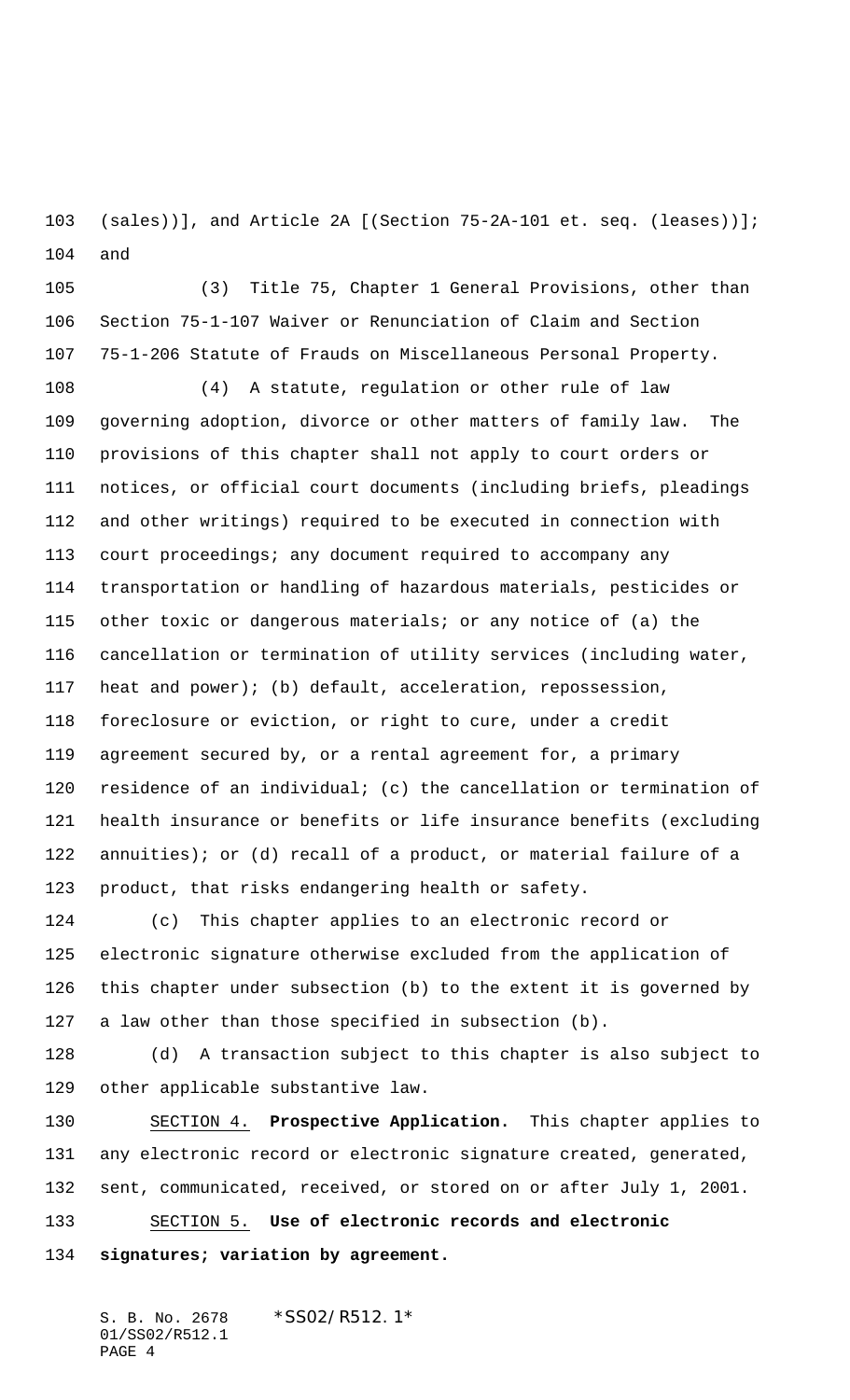(a) This chapter does not require a record or signature to be created, generated, sent, communicated, received, stored, or otherwise processed or used by electronic means or in electronic form.

 (b) This chapter applies only to transactions between parties each of which has agreed to conduct transactions by electronic means. Whether the parties agree to conduct a transaction by electronic means is determined from the context and surrounding circumstances, including the parties' conduct.

 (c) A party that agrees to conduct a transaction by electronic means may refuse to conduct other transactions by electronic means. The right granted by this subsection may not be waived by agreement.

 (d) Except as otherwise provided in this chapter, the effect of any of its provisions may be varied by agreement. The presence in certain provisions of this chapter of the words "unless otherwise agreed", or words of similar import, does not imply that the effect of other provisions may not be varied by agreement.

 (e) Whether an electronic record or electronic signature has legal consequences is determined by this chapter and other applicable law.

 SECTION 6. **Construction and application.** This chapter must be construed and applied:

 (1) To facilitate electronic transactions consistent with other applicable law;

 (2) To be consistent with reasonable practices concerning electronic transactions and with the continued 162 expansion of those practices; and

 (3) To effectuate its general purpose to make uniform the law with respect to the subject of this chapter among states enacting it.

SECTION 7. **Legal recognition of electronic records,**

**electronic signatures and electronic contracts.**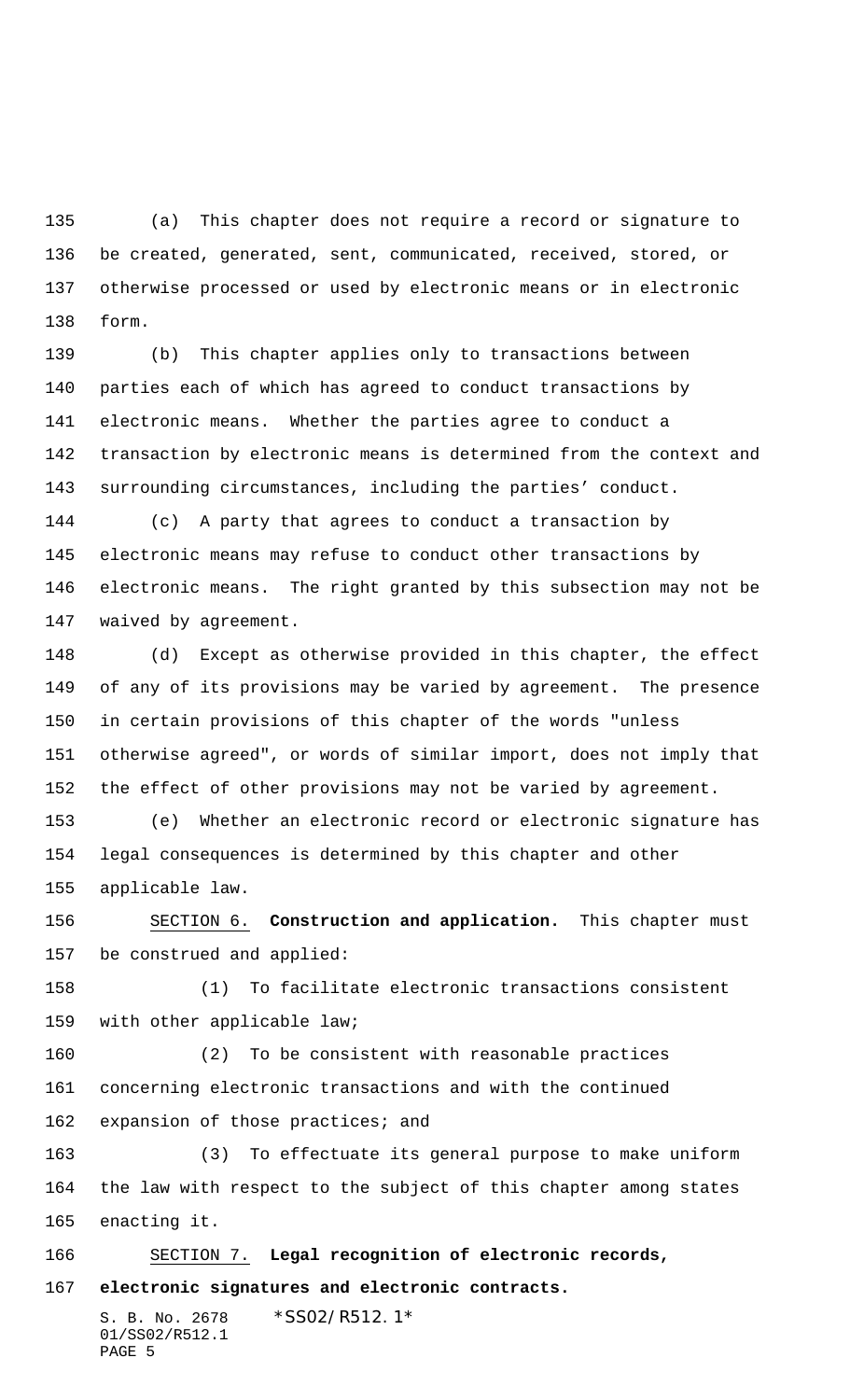(a) A record or signature may not be denied legal effect or enforceability solely because it is in electronic form.

 (b) A contract may not be denied legal effect or enforceability solely because an electronic record was used in its formation.

 (c) If a law requires a record to be in writing, an electronic record satisfies the law.

 (d) If a law requires a signature, an electronic signature satisfies the law.

 SECTION 8. **Provision of information in writing; presentation of records.**

 (a) If parties have agreed to conduct a transaction by electronic means and a law requires a person to provide, send, or deliver information in writing to another person, the requirement is satisfied if the information is provided, sent, or delivered, as the case may be, in an electronic record capable of retention by the recipient at the time of receipt. An electronic record is not capable of retention by the recipient if the sender or its information processing system inhibits the ability of the recipient to print or store the electronic record.

 (b) If a law other than this chapter requires a record (i) to be posted or displayed in a certain manner, (ii) to be sent, communicated, or transmitted by a specified method, or (iii) to contain information that is formatted in a certain manner, the following rules apply:

 (1) The record must be posted or displayed in the manner specified in the other law.

 (2) Except as otherwise provided in subsection (d)(2), the record must be sent, communicated, or transmitted by the method specified in the other law.

 (3) The record must contain the information formatted in the manner specified in the other law.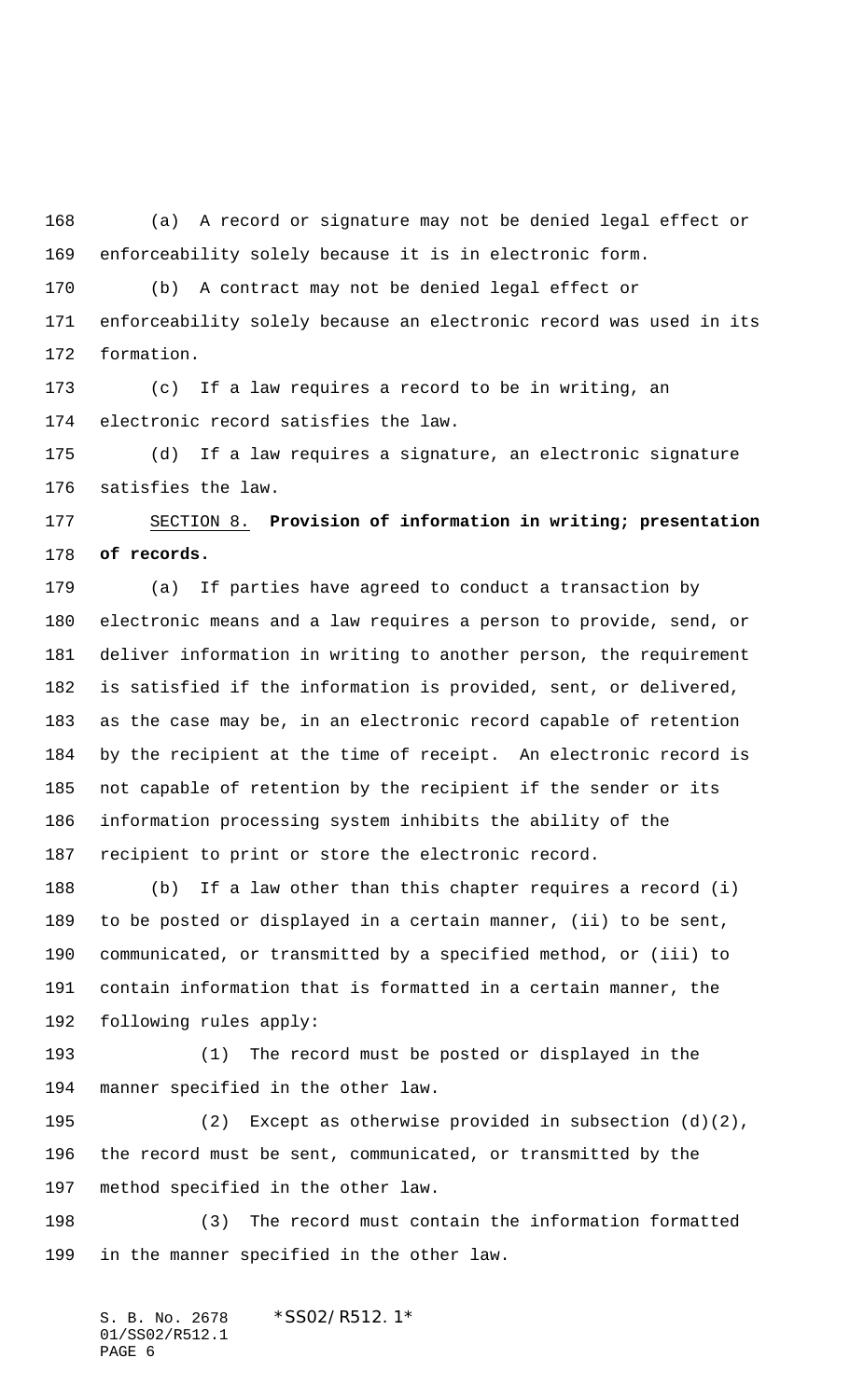(c) If a sender inhibits the ability of a recipient to store or print an electronic record, the electronic record is not enforceable against the recipient.

 (d) The requirements of this section may not be varied by agreement, but:

 (1) To the extent a law other than this chapter requires information to be provided, sent, or delivered in writing but permits that requirement to be varied by agreement, the requirement under subsection (a) that the information be in the form of an electronic record capable of retention may also be 210 varied by agreement; and

 (2) A requirement under a law other than this chapter to send, communicate, or transmit a record by first class mail, postage prepaid or regular United States mail, may be varied by agreement to the extent permitted by the other law.

 SECTION 9. **Attribution and effect of electronic record and electronic signature.**

 (a) An electronic record or electronic signature is attributable to a person if it was the act of the person. The act of the person may be shown in any manner, including a showing of the efficacy of any security procedure applied to determine the person to which the electronic record or electronic signature was attributable.

 (b) The effect of an electronic record or electronic signature attributed to a person under subsection (a) is determined from the context and surrounding circumstances at the time of its creation, execution, or adoption, including the parties' agreement, if any, and otherwise as provided by law.

 SECTION 10. **Effect of change or error.** If a change or error in an electronic record occurs in a transmission between parties to a transaction, the following rules apply:

S. B. No. 2678 \* SS02/R512.1\* 01/SS02/R512.1 PAGE 7 (1) If the parties have agreed to use a security procedure to detect changes or errors and one party has conformed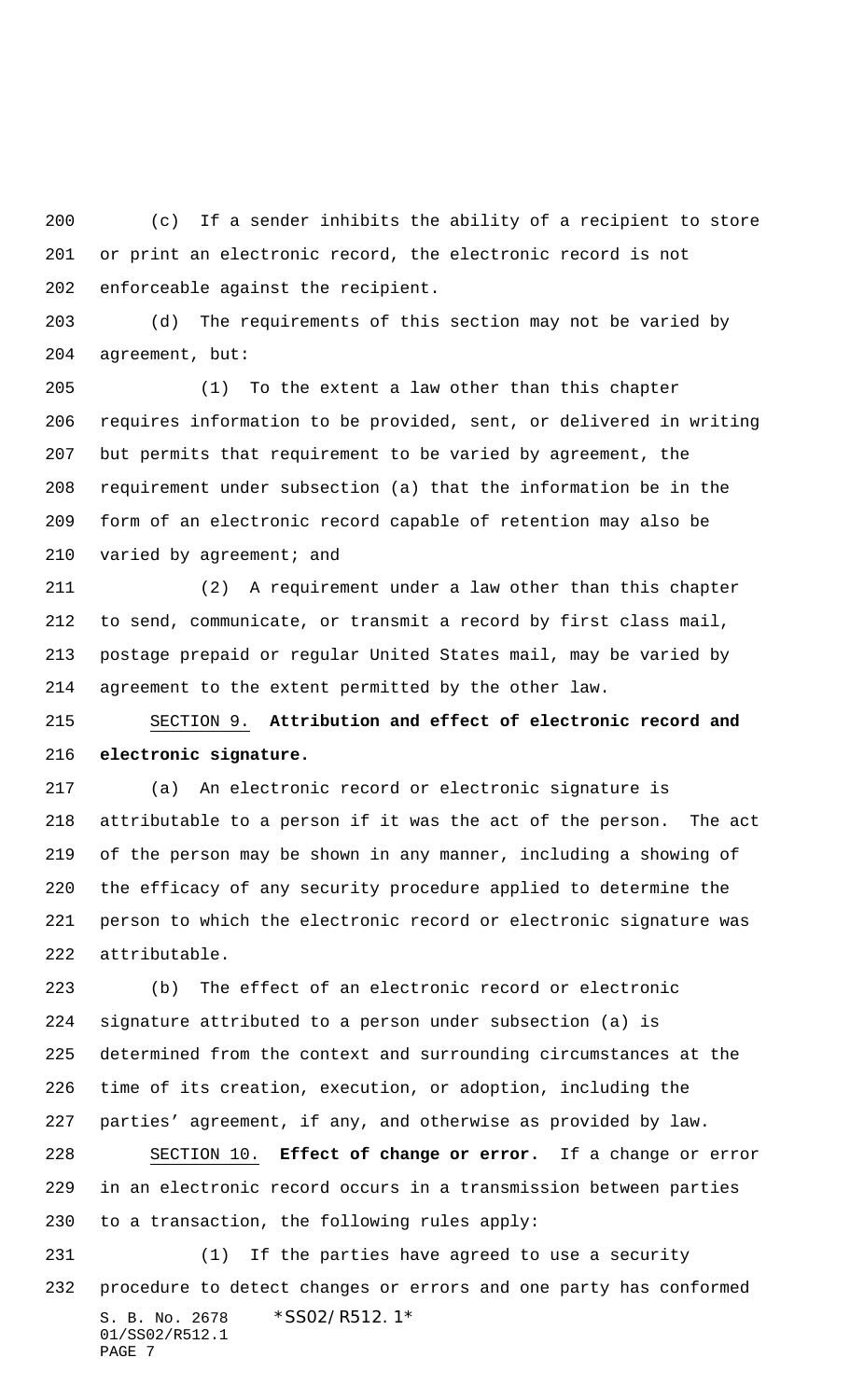to the procedure, but the other party has not, and the nonconforming party would have detected the change or error had that party also conformed, the conforming party may avoid the effect of the changed or erroneous electronic record.

 (2) In an automated transaction involving an individual, the individual may avoid the effect of an electronic record that resulted from an error made by the individual in dealing with the electronic agent of another person if the electronic agent did not provide an opportunity for the prevention or correction of the error and, at the time the individual learns of the error, the individual:

 (A) Promptly notifies the other person of the error and that the individual did not intend to be bound by the electronic record received by the other person;

 (B) Takes reasonable steps, including steps that conform to the other person's reasonable instructions, to return to the other person or, if instructed by the other person, to destroy the consideration received, if any, as a result of the erroneous electronic record; and

 (C) Has not used or received any benefit or value from the consideration, if any, received from the other person.

 (3) If neither paragraph (1) nor paragraph (2) applies, the change or error has the effect provided by other law, including the law of mistake, and the parties' contract, if any.

 (4) Paragraphs (2) and (3) may not be varied by agreement.

 SECTION 11. **Notarization and acknowledgment.** If a law requires a signature or record to be notarized, acknowledged, verified, or made under oath, the requirement is satisfied if the electronic signature of the person authorized to perform those acts, together with all other information required to be included by other applicable law, is attached to or logically associated with the signature or record.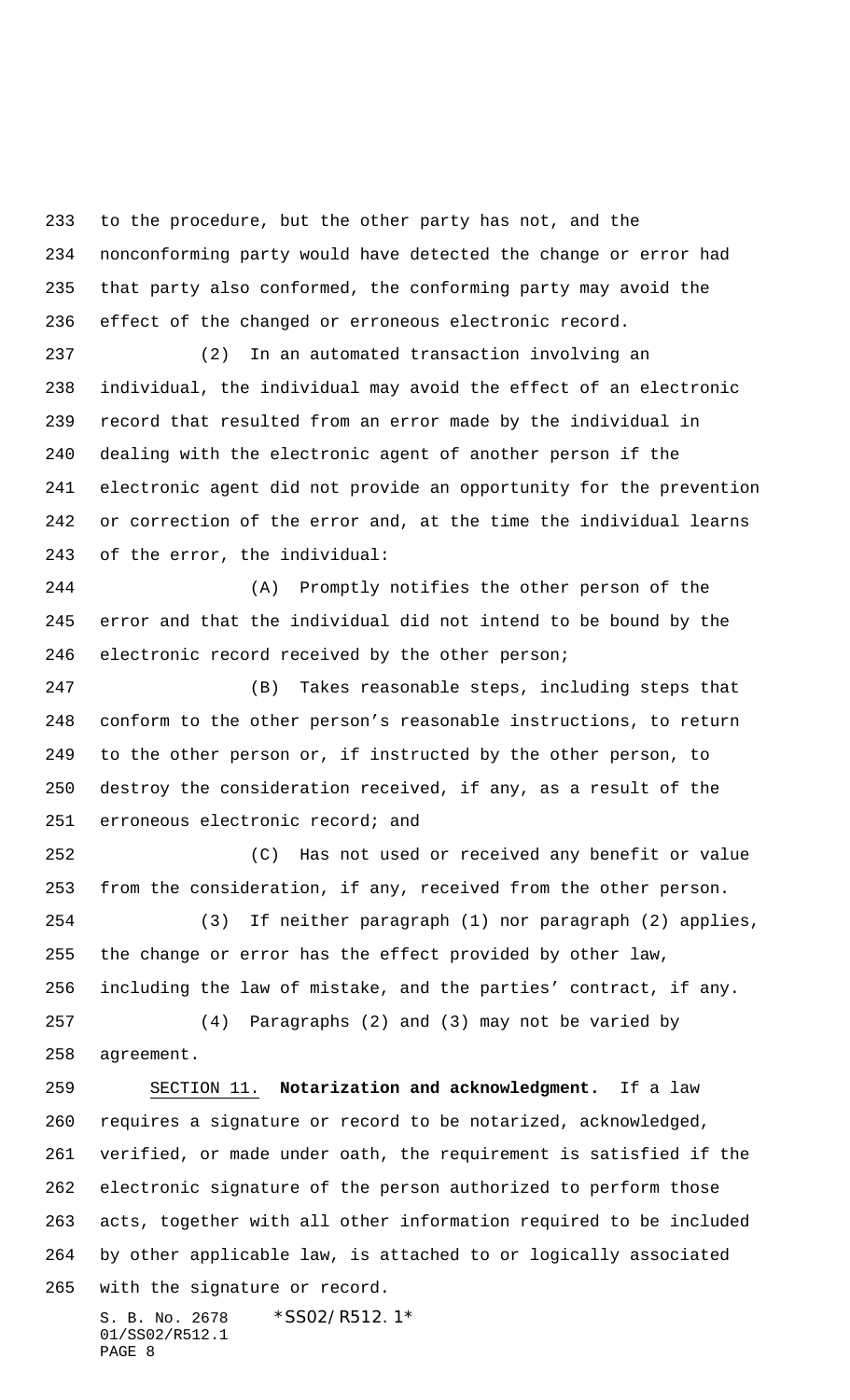SECTION 12. **Retention of electronic records; originals.**

 (a) If a law requires that a record be retained, the requirement is satisfied by retaining an electronic record of the information in the record which:

 (1) Accurately reflects the information set forth in the record at the time it was first generated in its final form as an electronic record or otherwise; and

(2) Remains accessible for later reference.

 (b) A requirement to retain a record in accordance with subsection (a) does not apply to any information the sole purpose of which is to enable the record to be sent, communicated, or received.

 (c) A person may satisfy subsection (a) by using the services of another person if the requirements of that subsection are satisfied.

 (d) If a law requires a record to be presented or retained in its original form, or provides consequences if the record is not presented or retained in its original form, that law is satisfied by an electronic record retained in accordance with subsection (a).

 (e) If a law requires retention of a check, that requirement is satisfied by retention of an electronic record of the information on the front and back of the check in accordance with subsection (a).

 (f) A record retained as an electronic record in accordance with subsection (a) satisfies a law requiring a person to retain a record for evidentiary, audit, or like purposes, unless a law enacted after the effective date of this chapter specifically prohibits the use of an electronic record for the specified purpose.

S. B. No. 2678 \* SS02/R512.1\* 01/SS02/R512.1 PAGE 9 (g) This section does not preclude a governmental agency of this State from specifying additional requirements for the retention of a record subject to the agency's jurisdiction.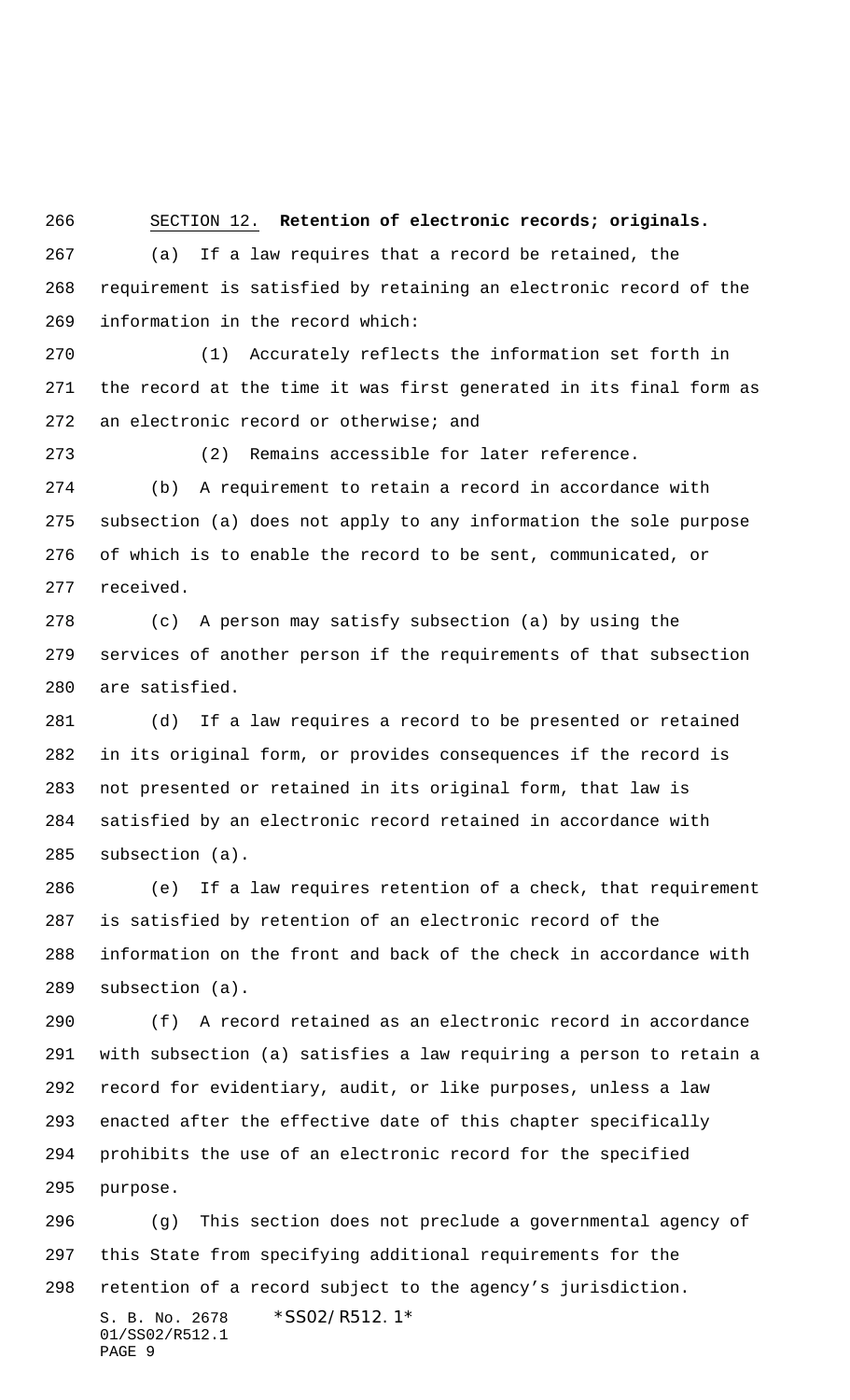SECTION 13. **Admissibility in evidence.** In a proceeding, evidence of a record or signature may not be excluded solely because it is in electronic form.

 SECTION 14. **Automated transaction.** In an automated transaction, the following rules apply:

 (1) A contract may be formed by the interaction of electronic agents of the parties, even if no individual was aware of or reviewed the electronic agents' actions or the resulting terms and agreements.

 (2) A contract may be formed by the interaction of an electronic agent and an individual, acting on the individual's own behalf or for another person, including by an interaction in which the individual performs actions that the individual is free to refuse to perform and which the individual knows or has reason to know will cause the electronic agent to complete the transaction or performance.

 (3) The terms of the contract are determined by the substantive law applicable to it.

## SECTION 15. **Time and place of sending and receipt.**

 (a) Unless otherwise agreed between the sender and the recipient, an electronic record is sent when it:

 (1) Is addressed properly or otherwise directed properly to an information processing system that the recipient has designated or uses for the purpose of receiving electronic records or information of the type sent and from which the recipient is able to retrieve the electronic record;

 (2) Is in a form capable of being processed by that system; and

 (3) Enters an information processing system outside the control of the sender or of a person that sent the electronic record on behalf of the sender or enters a region of the information processing system designated or used by the recipient which is under the control of the recipient.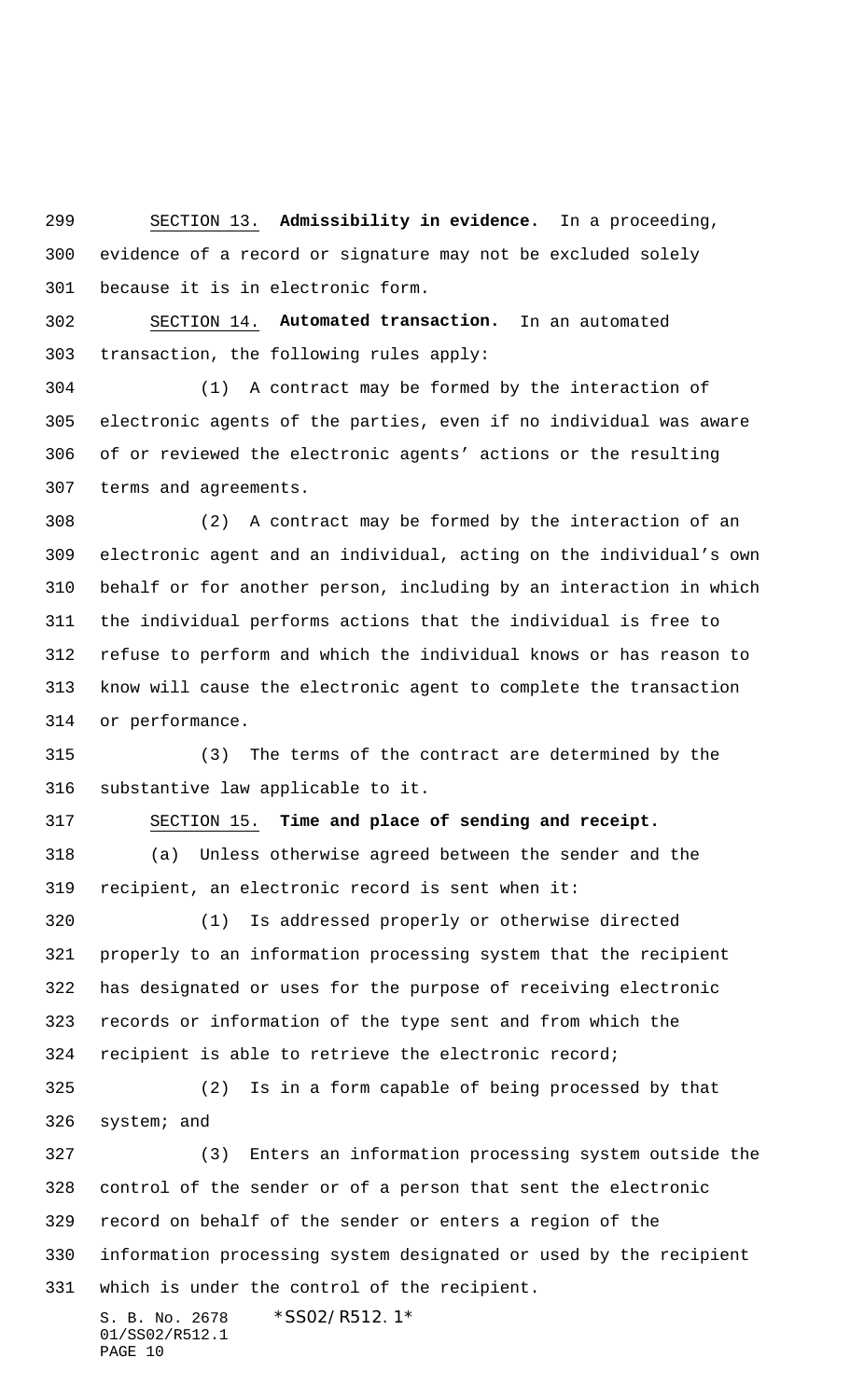(b) Unless otherwise agreed between a sender and the recipient, an electronic record is received when:

 (1) It enters an information processing system that the recipient has designated or uses for the purpose of receiving electronic records or information of the type sent and from which 337 the recipient is able to retrieve the electronic record; and

 (2) It is in a form capable of being processed by that system.

 (c) Subsection (b) applies even if the place the information processing system is located is different from the place the electronic record is deemed to be received under subsection (d).

 (d) Unless otherwise expressly provided in the electronic record or agreed between the sender and the recipient, an electronic record is deemed to be sent from the sender's place of business and to be received at the recipient's place of business. For purposes of this subsection, the following rules apply:

 (1) If the sender or recipient has more than one place of business, the place of business of that person is the place having the closest relationship to the underlying transaction.

 (2) If the sender or the recipient does not have a place of business, the place of business is the sender's or recipient's residence, as the case may be.

 (e) An electronic record is received under subsection (b) even if no individual is aware of its receipt.

 (f) Receipt of an electronic acknowledgment from an information processing system described in subsection (b) establishes that a record was received but, by itself, does not establish that the content sent corresponds to the content received.

S. B. No. 2678 \* SS02/R512.1\* 01/SS02/R512.1 PAGE 11 (g) If a person is aware that an electronic record purportedly sent under subsection (a), or purportedly received under subsection (b), was not actually sent or received, the legal effect of the sending or receipt is determined by other applicable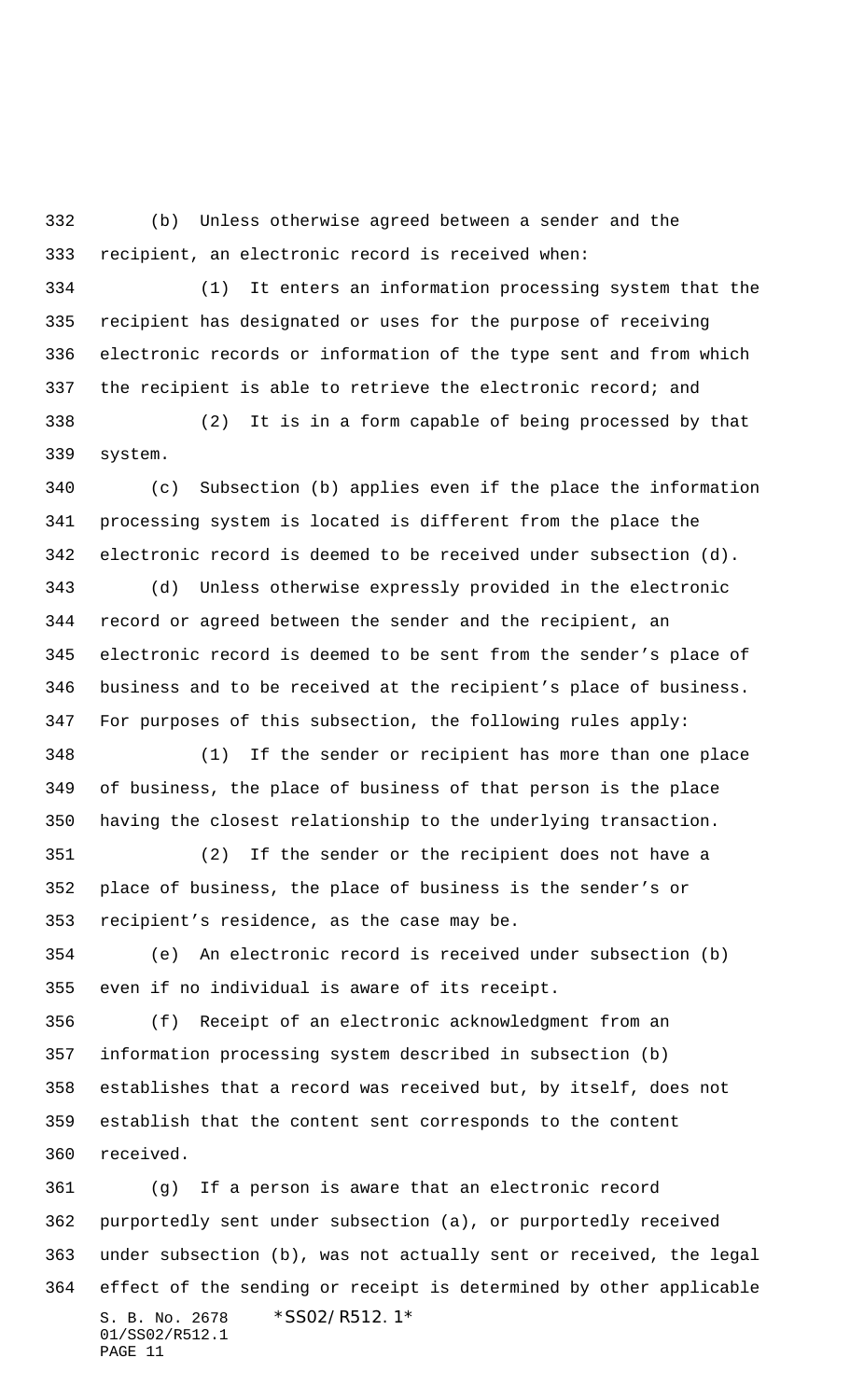law. Except to the extent permitted by the other law, the

requirements of this subsection may not be varied by agreement.

SECTION 16. **Transferable records.**

 (a) In this section, "transferable record" means an electronic record that:

 (1) Would be a note under Article 3 of the Uniform Commercial Code (Section 75-3-101 et. seq.) or a document Article 7 of the Uniform Commercial Code (Section 75-7-101 et. seq.) if 373 the electronic record were in writing; and

 (2) The issuer of the electronic record expressly has agreed is a transferable record.

 (b) A person has control of a transferable record if a system employed for evidencing the transfer of interests in the transferable record reliably establishes that person as the person to which the transferable record was issued or transferred.

 (c) A system satisfies subsection (b), and a person is deemed to have control of a transferable record, if the transferable record is created, stored, and assigned in such a manner that:

 (1) A single authoritative copy of the transferable record exists which is unique, identifiable, and, except as otherwise provided in paragraphs (4), (5) and (6), unalterable;

 (2) The authoritative copy identifies the person asserting control as:

 (A) The person to which the transferable record was issued; or

 (B) If the authoritative copy indicates that the transferable record has been transferred, the person to which the transferable record was most recently transferred;

 (3) The authoritative copy is communicated to and maintained by the person asserting control or its designated custodian;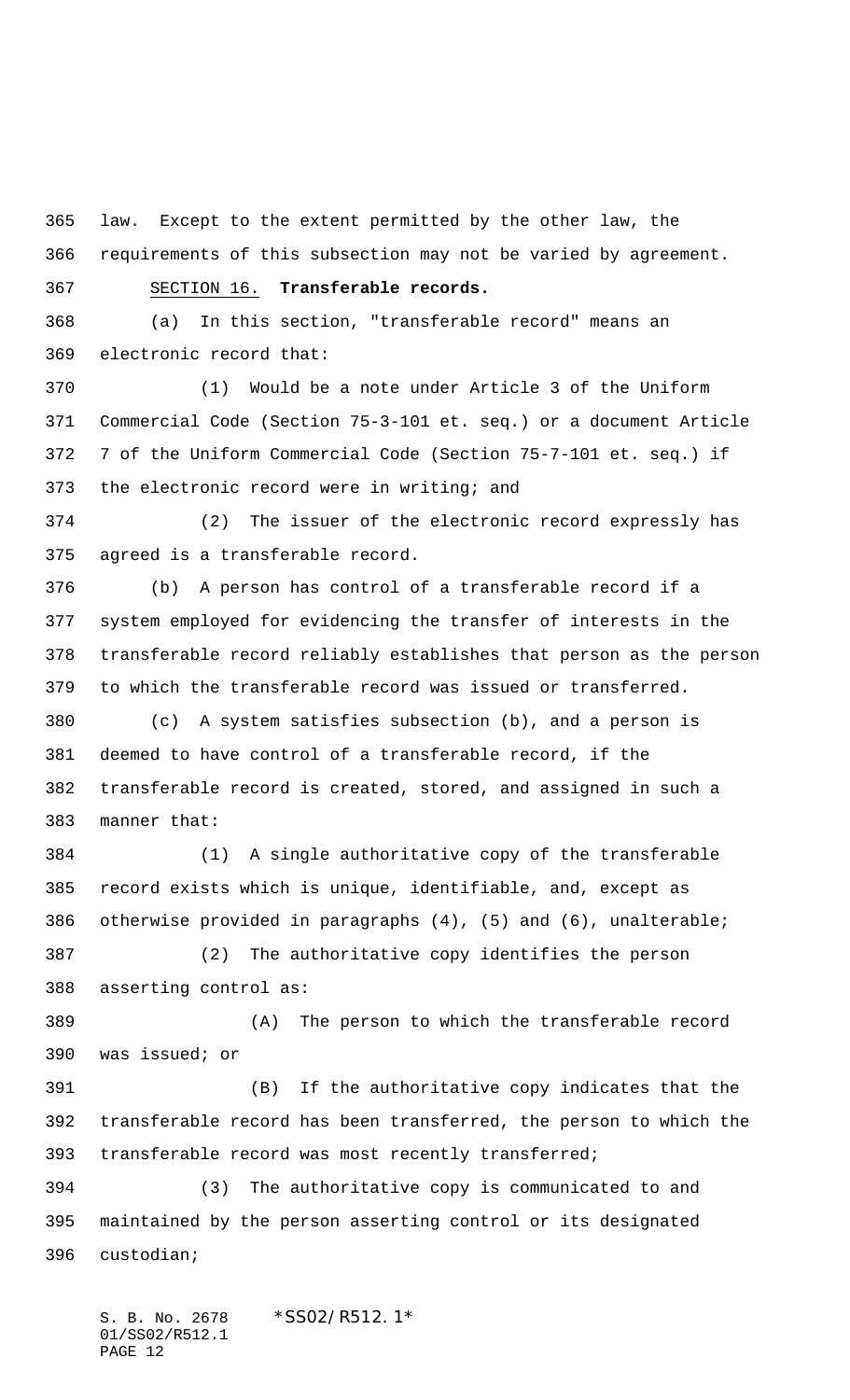(4) Copies or revisions that add or change an identified assignee of the authoritative copy can be made only with the consent of the person asserting control;

 (5) Each copy of the authoritative copy and any copy of a copy is readily identifiable as a copy that is not the authoritative copy; and

 (6) Any revision of the authoritative copy is readily identifiable as authorized or unauthorized.

 (d) Except as otherwise agreed, a person having control of a transferable record is the holder, as defined in Section 75-1-201(20), of the transferable record and has the same rights and defenses as a holder of an equivalent record or writing under the Uniform Commercial Code, including, if the applicable statutory requirements under Section 75-3-302(a), 75-7-501 or 75-9-308 are satisfied, the rights and defenses of a holder in due course, a holder to which a negotiable document of title has been duly negotiated, or a purchaser, respectively. Delivery, possession and endorsement are not required to obtain or exercise any of the rights under this subsection.

 (e) Except as otherwise agreed, an obligor under a transferable record has the same rights and defenses as an equivalent obligor under equivalent records or writings under the Uniform Commercial Code.

 (f) If requested by a person against which enforcement is sought, the person seeking to enforce the transferable record shall provide reasonable proof that the person is in control of the transferable record. Proof may include access to the authoritative copy of the transferable record and related business records sufficient to review the terms of the transferable record and to establish the identity of the person having control of the transferable record.

S. B. No. 2678 \* SS02/R512.1\* 01/SS02/R512.1 PAGE 13 SECTION 17. **Creation and retention of electronic records and conversion of written records by governmental agencies.** The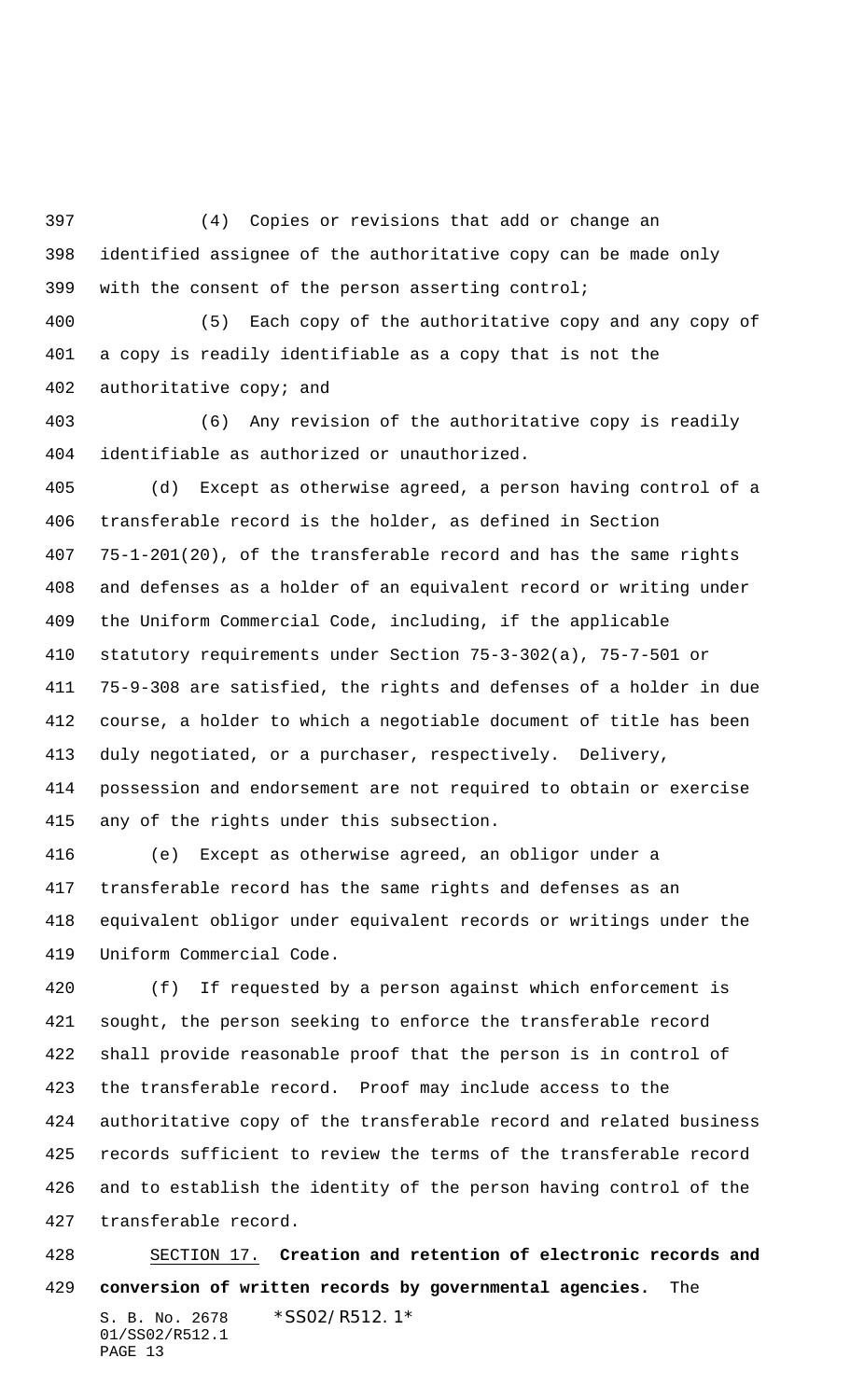executive authority of each governmental agency of this state shall determine whether, and the extent to which, it will create and retain electronic records and convert written records to electronic records subject to applicable policies and standards of the Mississippi Department of Information Technology Services and the Mississippi Department of Archives and History as may be adopted pursuant to law.

 SECTION 18. **Acceptance and distribution of electronic records by governmental agencies.**

 (a) Except as otherwise provided in Section 12(f), the executive authority of each governmental agency of this State shall determine whether, and the extent to which, it will send and accept electronic records and electronic signatures to and from other persons and otherwise create, generate, communicate, store, process, use, and rely upon electronic records and electronic signatures.

 (b) To the extent that a governmental agency uses electronic records and electronic signatures under subsection (a), the executive authority of the governmental agency, giving due consideration to security, may specify:

 (1) The manner and format in which the electronic records must be created, generated, sent, communicated, received, 452 and stored and the systems established for those purposes;

 (2) If electronic records must be signed by electronic means, the type of electronic signature required, the manner and format in which the electronic signature must be affixed to the electronic record, and the identity of, or criteria that must be met by, any third party used by a person filing a document to facilitate the process;

 (3) Control processes and procedures as appropriate to ensure adequate preservation, disposition, integrity, security, confidentiality, and auditability of electronic records; and